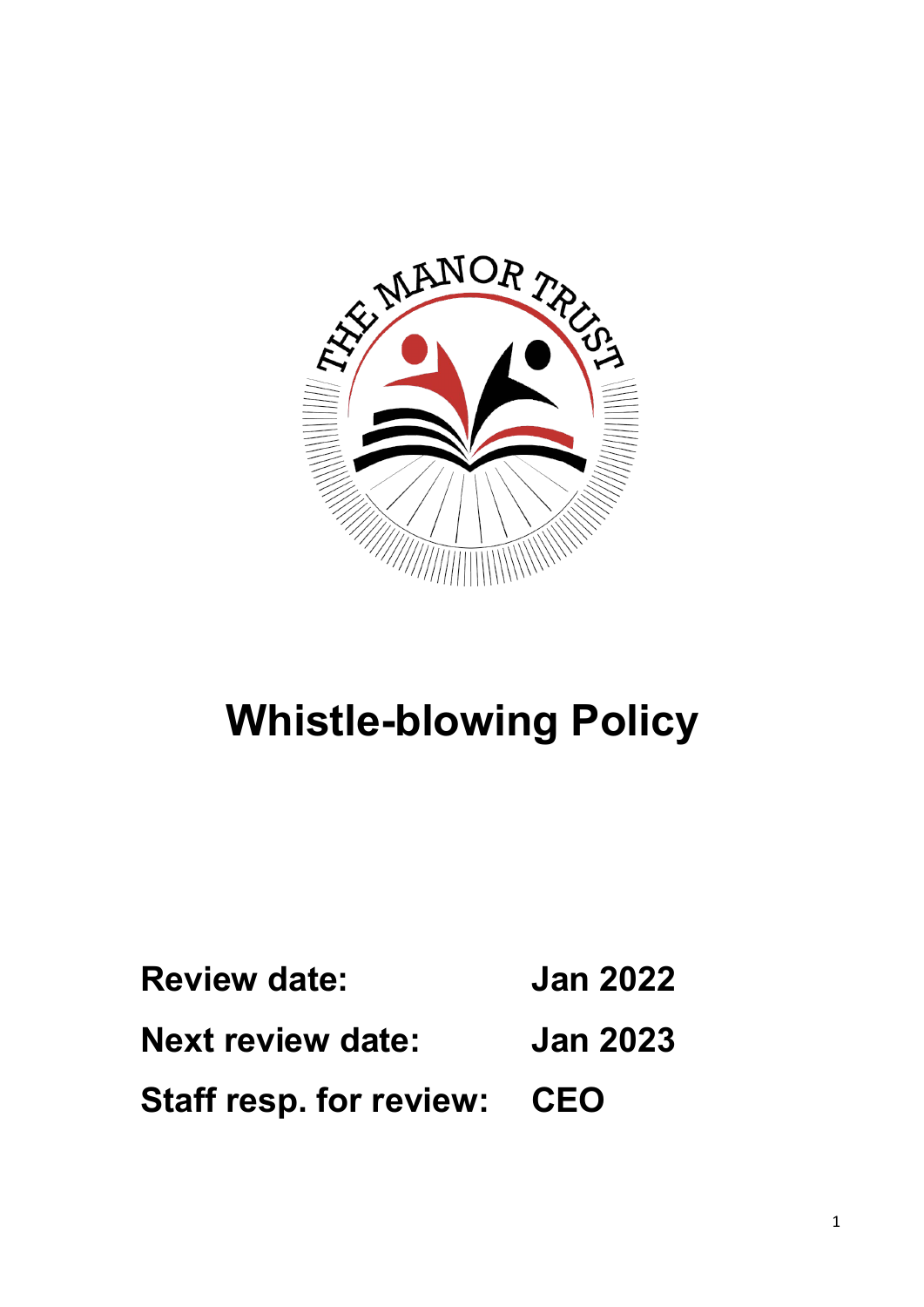# **Introduction**

The staff, governors and trustees of The Manor Trust seek to run all aspects of their schools with full regard for high standards of conduct and integrity. In the event that members of school staff, parents, governors, trustees or the school community at large become aware of activities which give cause for concern, the trust has established the following whistle-blowing policy which acts as a framework to allow concerns to be raised confidentially and provides for a thorough and appropriate investigation of the matter to bring it to a satisfactory conclusion.

Throughout this policy, the term whistle-blower denotes the person raising the concern or making the complaint. It is not meant in a pejorative sense and is entirely consistent with the terminology used by Lord Nolan as recommended in the *Second Report of the Committee on Standards in Public Life: Local Spending Bodies* published in May 1996.

The Manor Trust is committed to tackling fraud and other forms of malpractice and treats these issues seriously. The Manor Trust recognises that some concerns may be extremely sensitive and has therefore developed a system which allows for the confidential raising of concerns internally also has recourse to an external party outside the management structure of the trust.

The Manor Trust is committed to creating a climate of trust and openness so that a person who has a genuine concern or suspicion can raise the matter with full confidence that the matter will be appropriately considered and resolved.

The provisions of this policy apply to matters of suspected fraud and impropriety and not matters of more general grievance which would be dealt with under the schools grievance procedures.

#### **When might the whistle-blowing policy apply?**

Types of activity or behaviour that the trust considers should be dealt with under this policy include:

- Manipulation of accounting records and finances
- Inappropriate use of school assets or funds
- Decision-making for personal gain
- Any criminal activity
- Abuse of position
- Fraud and deceit
- Serious breaches of school procedures which may advantage a particular party (for example tampering with tender documentation, failure to register a personal interest)

#### **What action should the whistle-blower take?**

The Manor Trust encourages the whistle-blower to raise the matter internally in the first instance to allow those school staff and governors in positions of responsibility and authority to investigate the matter.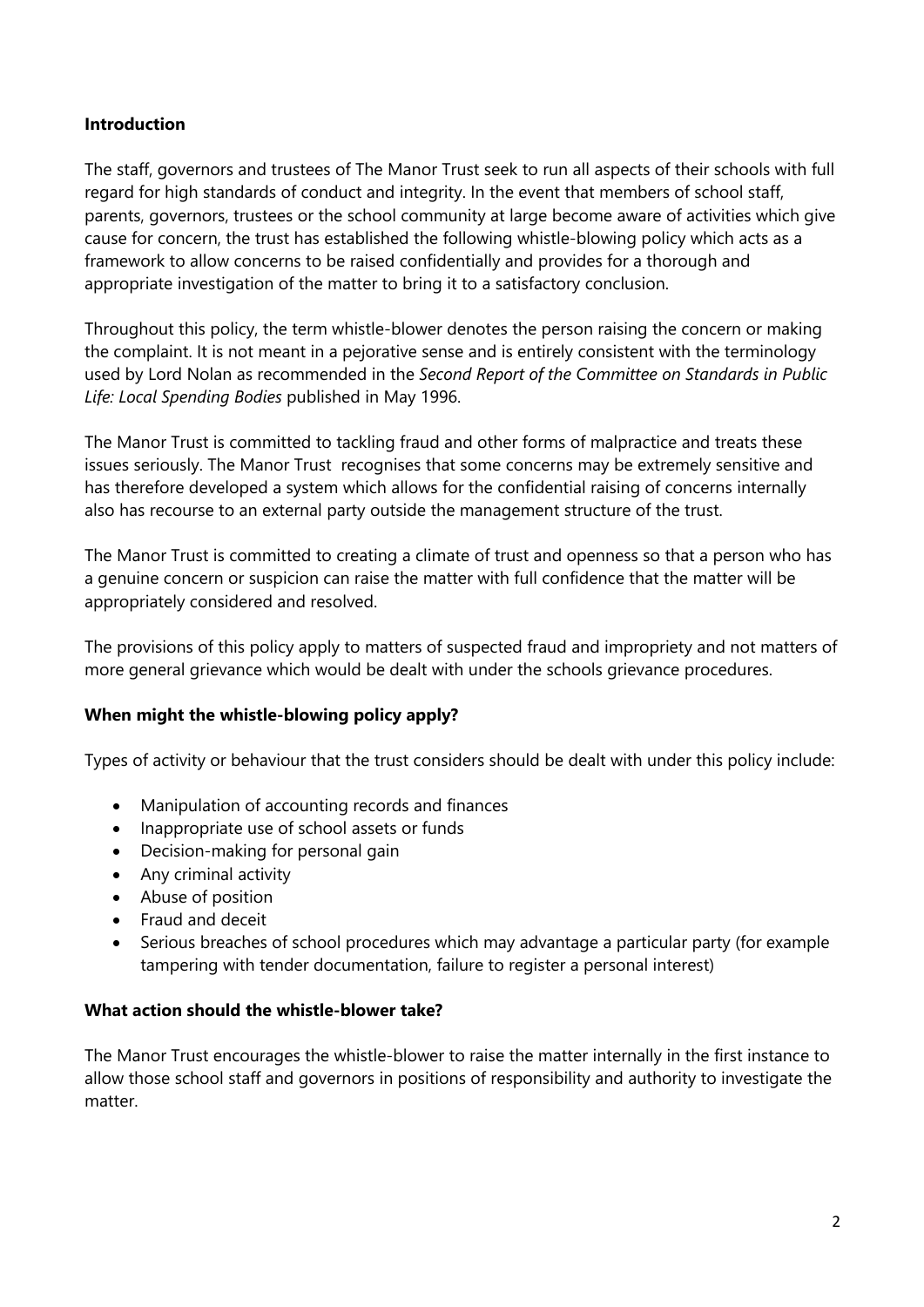The Manor Trust has designated a number of individuals to specifically deal with such matters and the whistle-blower is invited to decide which of those individuals would be the most appropriate person to deal with the matter.

Kensington Avenue Primary school

| <b>Position</b>           | <b>Name</b>      | <b>Contact details</b>                             |
|---------------------------|------------------|----------------------------------------------------|
| Headteacher               | Clare Cranham    | head@kaps.croydon.sch.uk;<br>0208 764 923          |
| <b>Chair of Governors</b> | Fahar Rehman     | frehman6.306@lgflmail.org;                         |
| Deputy Headteacher        | Gill Chamberlain | gchamberlain@kaps.croydon.sch.uk;<br>0208 764 2923 |
| Senior Resources Manager  | Lisa Allen       | lallen@kaps.croydon.sch.uk;<br>0208 764 2923       |
| Data Protection Officer   | Lousie Malina    | dpo@npw.uk.com 020 8249 6977                       |

Norbury High School for Girls

| <b>Position</b>           | <b>Name</b>                            | <b>Contact details</b>                                             |
|---------------------------|----------------------------------------|--------------------------------------------------------------------|
| Headteacher               | Markie Hayden                          | m.hayden@nhsg.org.uk                                               |
|                           |                                        | 020 8679 0062 ext. 210                                             |
| <b>Chair of Governors</b> | Caroline Parker                        | cazeparker@aol.com                                                 |
| Deputy Headteachers       | Angharad Ryder Owen<br>Millena Mottram | a.ryder-owen@nhsq.org.uk<br>m.collins@nhsg.org.uk<br>020 8679 0062 |
| <b>Business Manager</b>   | Vacancy                                | 020 8679 0062                                                      |
| Data Protection Officer   | Angharad Ryder Owen                    | a.ryder-owen@nhsg.org.uk<br>020 8679 0062                          |

The whistle-blower may prefer to raise the matter in person, by telephone or in written form (including email) marked "private and confidential" and addressed to one of the above named individuals. All matters will be treated in strict confidence and anonymity will be respected wherever possible.

Although the trust would prefer whistle-blowers not to take their concerns to external parties without first going through these internal procedures, there may be a good reason for doing so. For example, the whistle-blower might not be happy with the conclusions of a manager. Other reasons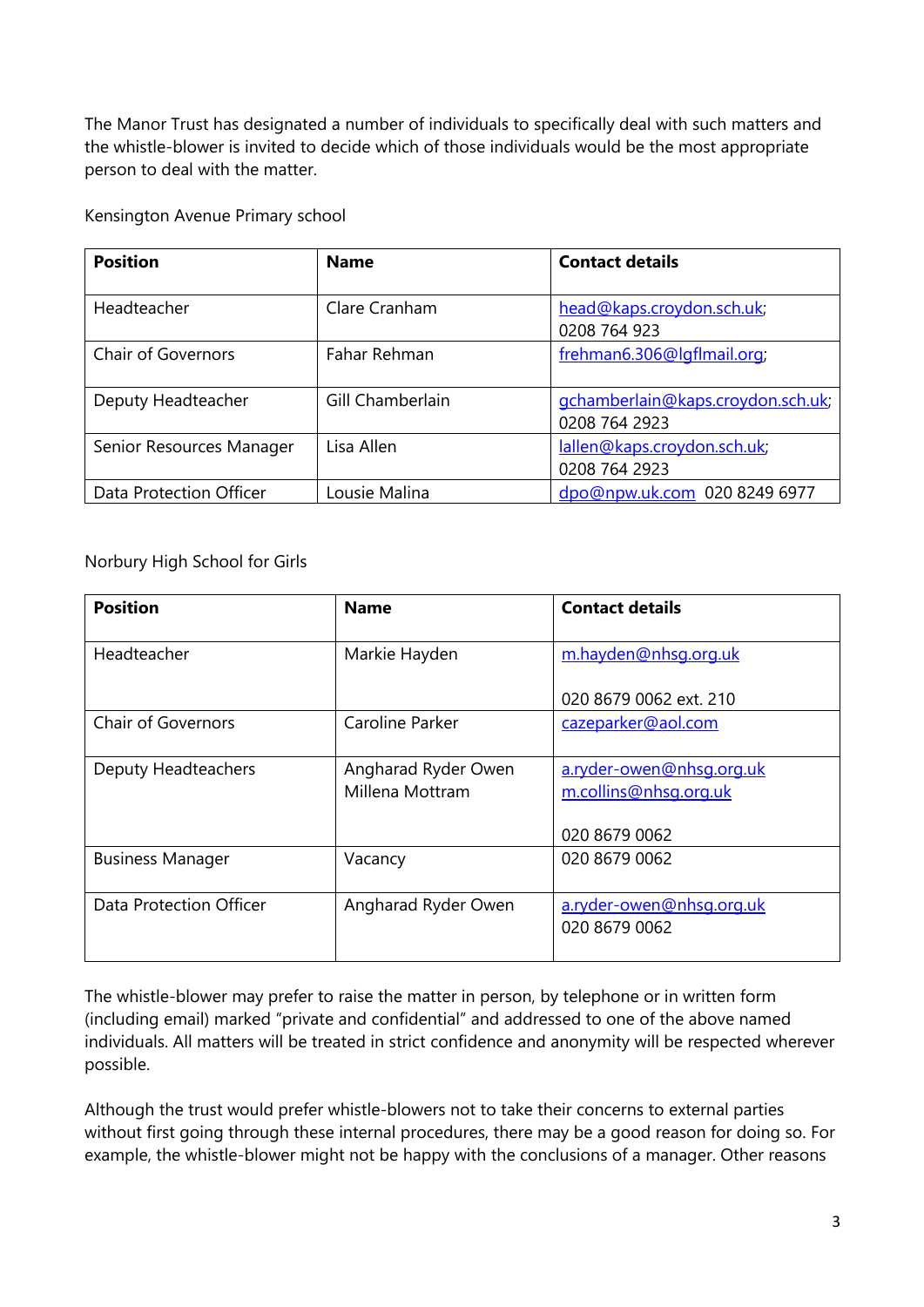could be that senior managers are involved, or there are serious health and safety issues or possible discrimination.

External bodies which could be used are:

- Children's social care services (if the matter is about child protection or safeguarding issues)
- Police
- Health & Safety Executive
- Audit Commission
- Local Citizens Advice Bureau
- Relevant professional bodies or regulatory organisations
- Department for Education
- Ofsted
- The Information Commissioner's Office (ICO)

In addition information and advice can be obtained from the charity Public Concern at Work. This charity offers free legal advice in certain circumstances to people concerned about serious malpractice at work. Their literature states that matters are handled in strict confidence and without obligation.

Contact details for the charity are as follows:

The Green House 244-254 Cambridge Heath Road London E2 9DA Telephone: 020 3117 2520 Website: www.pcaw.org.uk/

# **How will the matter be progressed?**

The individual(s) in receipt of the information or allegation (the investigating officer[s]) will carry out a preliminary investigation. This will seek to establish the facts of the matter and assess whether the concern has foundation and can be resolved internally. The initial assessment may identify the need to involve third parties to provide further information, advice or assistance, for example, the involvement of other members of school staff, legal or human resources (HR) advisors, the police or the Department for Education.

Records will be kept of work undertaken and actions taken throughout the investigation. The investigating officer(s), possibly in conjunction with the governing body, will consider how best to report the findings and what corrective action needs to be taken. This may include some form of disciplinary action or third-party referral such as to the police. In the event that the allegation was regarding a headteacher then the matter would be referred to the chair of trustees.

The whistle-blower will be informed of the results of the investigation and the action taken to address the matter. Depending on the nature of the concern or allegation and whether or not it has been substantiated, the matter will be reported to the governing body who will decide what other third parties should be informed. e.g. police.